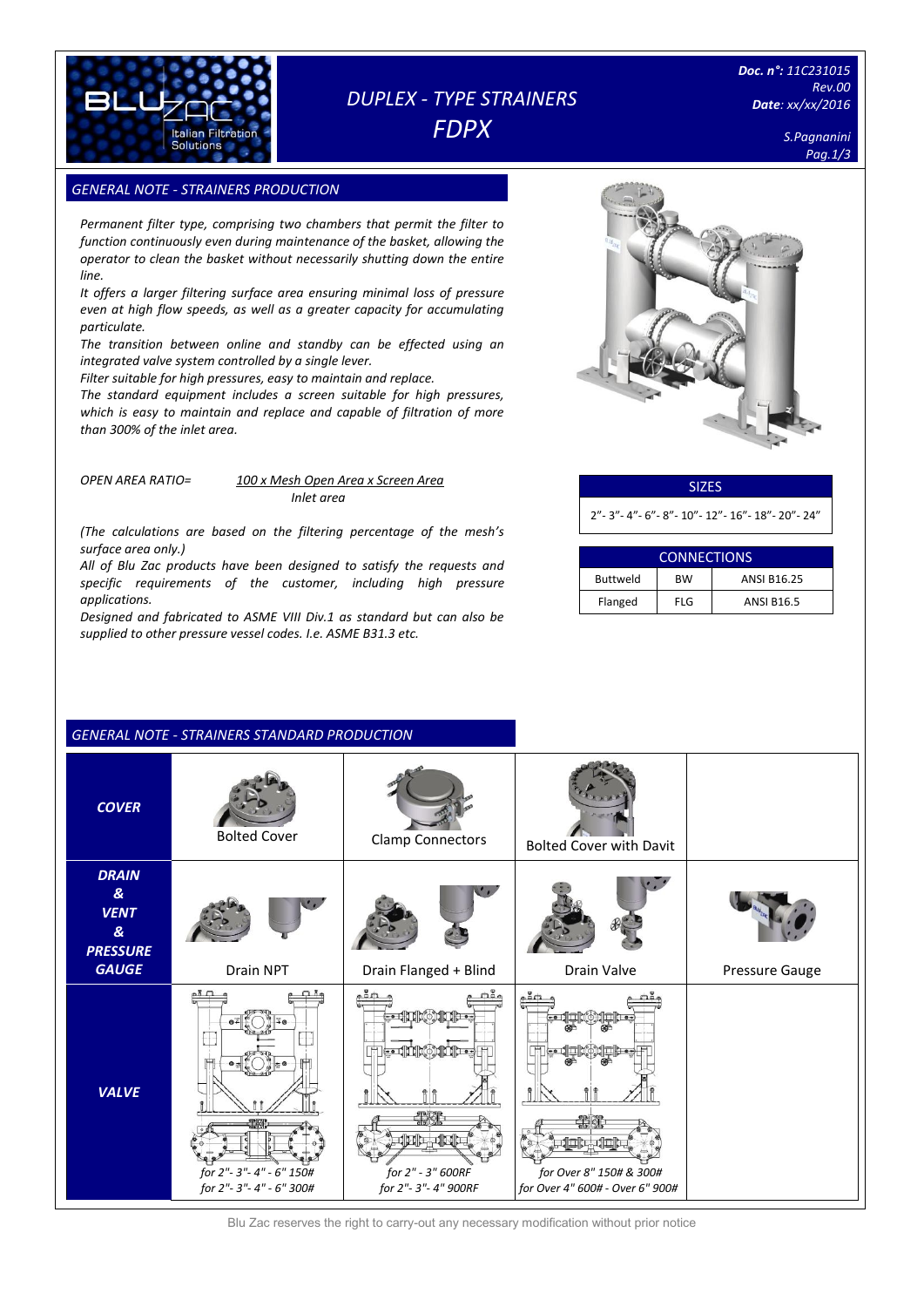#### [Digitare il testo] *Doc. n°: 11C231015 Rev.00*  **BLU** *DUPLEX - TYPE STRAINERS Date: xx/xx/2016* ŝ *FDPX* Italian Filtration<br>Solutions *S.Pagnanini Pag.2/3 Rating Size End Size Body SF (mm) C (mm) B (mm) A (mm) H (mm) Weight (Kg)* ضم  $n_{\rm A}$ *2" 6" 300 850 894 1050 1175 110 3" 6" 360 910 939 1110 1235 128* 台湾管理 *4" 6" 450 1000 964 1200 1325 157 6" 10" 510 1310 1336 1585 1715 398*  $H$ **1⊡b⊷** *6" 10" 510 1310 1112 1585 1715 398 8" 12" 527 1377 1917 1702 1834 518 10" 14" 565 1615 2109 1965 2100 745* Â  $\uparrow$  $\hat{\mathbb{I}}$ ਸੈ *150RF 12" 16" 598 1798 2343 2198 2335 1012* **13** *14" 20" 638 2088 2607 2538 2680 1291*  $\mathbb{R}^d$ *16" 24" 729 2229 2920 2729 2877 1805* 普鲁特  $\infty$ *18" 24" 754 2404 3161 2954 3102 1828 20" 26" type A 1000 2800 3378 3350 3518 2630 20" 26" type B 1000 2800 3294 3350 3495 2105 24" 30" type A 900 2850 3812 3500 3675 4117 24" 30" type B 900 2850 3715 3450 3601 3364 2" 6" 300 850 983 1050 1187 84 3" 6" 360 910 1028 1110 1247 93 4" 6" 450 1000 1053 1225 1362 107 6" 10" 510 1310 1424 1610 1758 254 6" 10" 510 1310 1203 1610 1758 254 8" 12" 814 1714 1999 2039 2190 417 10" 14" 854 1904 2270 2354 2508 503*

*300#*

| DIMENSION TOLLERANCE |                   |        |        |  |  |
|----------------------|-------------------|--------|--------|--|--|
|                      | <b>DIMENSION*</b> |        |        |  |  |
| <b>SIZE</b>          | <b>SF</b>         | Α<br>C | B<br>н |  |  |
| 2" to 4"             | ±1                | ± 5    | ±10    |  |  |
| 6" to 8"             | ±2                | ± 5    | ± 1.5  |  |  |
| 10" to 18"           | ± 3               | ±10    | ±30    |  |  |
| 20" to 24"           | ± 5               | $+15$  | ±50    |  |  |

\*S, SF, A, H and H1 are in millimeters (mm)

|                                                                                         |      | 18"                       | 24"        | 1070 | 2720 | 3420 | 3370 | 3540 | 1677 |
|-----------------------------------------------------------------------------------------|------|---------------------------|------------|------|------|------|------|------|------|
|                                                                                         |      | 20"                       | 26" type A | 1110 | 2910 | 3679 | 3560 | 3739 | 2077 |
|                                                                                         |      | 20 <sup>''</sup>          | 26" type B | 1110 | 2910 | 3575 | 3510 | 3699 | 1864 |
|                                                                                         |      | 24"                       | 30" type A | 1207 | 3157 | 4058 | 3907 | 4099 | 3500 |
|                                                                                         |      | 24"                       | 30" type B | 1207 | 3157 | 3957 | 3857 | 4051 | 3167 |
|                                                                                         |      | 2 <sup>n</sup>            | 6"         | 310  | 860  | 1768 | 1090 | 1244 | 135  |
|                                                                                         |      | 3"                        | 6"         | 390  | 940  | 1960 | 1170 | 1324 | 151  |
|                                                                                         |      | 4"                        | 6"         | 587  | 1162 | 1767 | 1412 | 1566 | 184  |
|                                                                                         |      | 6"                        | <b>10"</b> | 754  | 1554 | 2215 | 1904 | 2074 | 485  |
|                                                                                         |      | 8"                        | 12"        | 860  | 1810 | 2508 | 2210 | 2383 | 594  |
|                                                                                         |      | ${\bf 10}^{\prime\prime}$ | 14"        | 795  | 1895 | 2806 | 2395 | 2571 | 850  |
|                                                                                         | 600# | 12"                       | 16"        | 960  | 2210 | 3063 | 2760 | 2943 | 1093 |
|                                                                                         |      | $14^{\prime\prime}$       | 20"        | 1032 | 2482 | 3448 | 3082 | 3277 | 1861 |
|                                                                                         |      | 16"                       | 24"        | 1186 | 2836 | 3843 | 3486 | 3694 | 2678 |
|                                                                                         |      | 18"                       | 24"        | 1189 | 2939 | 3971 | 3589 | 3797 | 2830 |
|                                                                                         |      | 20"                       | 26" type A | 1471 | 3371 | 4275 | 4071 | 4285 | 4004 |
|                                                                                         |      | 20"                       | 26" type B | 1471 | 3371 | 4148 | 4071 | 4289 | 3532 |
|                                                                                         |      | 24"                       | 30" type A | 1561 | 3611 | 4747 | 4411 | 4632 | 5537 |
|                                                                                         |      | 24"                       | 30" type B | 1561 | 3611 | 4639 | 4411 | 4644 | 5031 |
|                                                                                         |      | 2 <sup>n</sup>            | 6"         | 754  | 1304 | 1780 | 1554 | 1716 | 180  |
|                                                                                         |      | 3"                        | 6"         | 754  | 1354 | 1824 | 1604 | 1766 | 222  |
| 0                                                                                       |      | 4"                        | 6"         | 754  | 1404 | 1936 | 1654 | 1816 | 239  |
| 5                                                                                       |      | 6"                        | <b>10"</b> | 754  | 1654 | 2379 | 2004 | 2180 | 593  |
| 0                                                                                       |      | 8"                        | 12"        | 776  | 1826 | 2807 | 2326 | 2512 | 709  |
| 0                                                                                       |      | <b>10"</b>                | 14"        | 942  | 2142 | 3158 | 2692 | 2884 | 1075 |
|                                                                                         | 900# | 12"                       | 16"        | 1239 | 2539 | 3530 | 3139 | 3334 | 1401 |
|                                                                                         |      | 14"                       | 20"        | 1189 | 2639 | 4008 | 3289 | 3503 | 2582 |
|                                                                                         |      | $16^{\prime\prime}$       | 24"        | 1236 | 2886 | 4450 | 3636 | 3882 | 3450 |
|                                                                                         |      | $\bf 18''$                | 24"        | 1446 | 3196 | 4702 | 3996 | 4242 | 3925 |
|                                                                                         |      | 20"                       | 26" type A | 1546 | 3446 | 5110 | 4246 | 4492 | 4827 |
|                                                                                         |      | 20"                       | 26" type B | 1546 | 3446 | 5047 | 4246 | 4506 | 4355 |
|                                                                                         |      | 24"                       | 30" type A | 1733 | 3783 | 5847 | 4683 | 4939 | 6683 |
|                                                                                         |      | 24"                       | 30" type B | 1733 | 3783 | 5796 | 4683 | 4965 | 6177 |
| Blu Zac reserves the right to carry-out any necessary modification without prior notice |      |                           |            |      |      |      |      |      |      |

*12" 16" 945 2145 2504 2645 2802 669 14" 20" 1050 2450 2907 3000 3164 1057 16" 24" 885 2535 3286 3135 3305 1564*

Blu Zac reserves the right to carry-out any necessary modification without prior notice